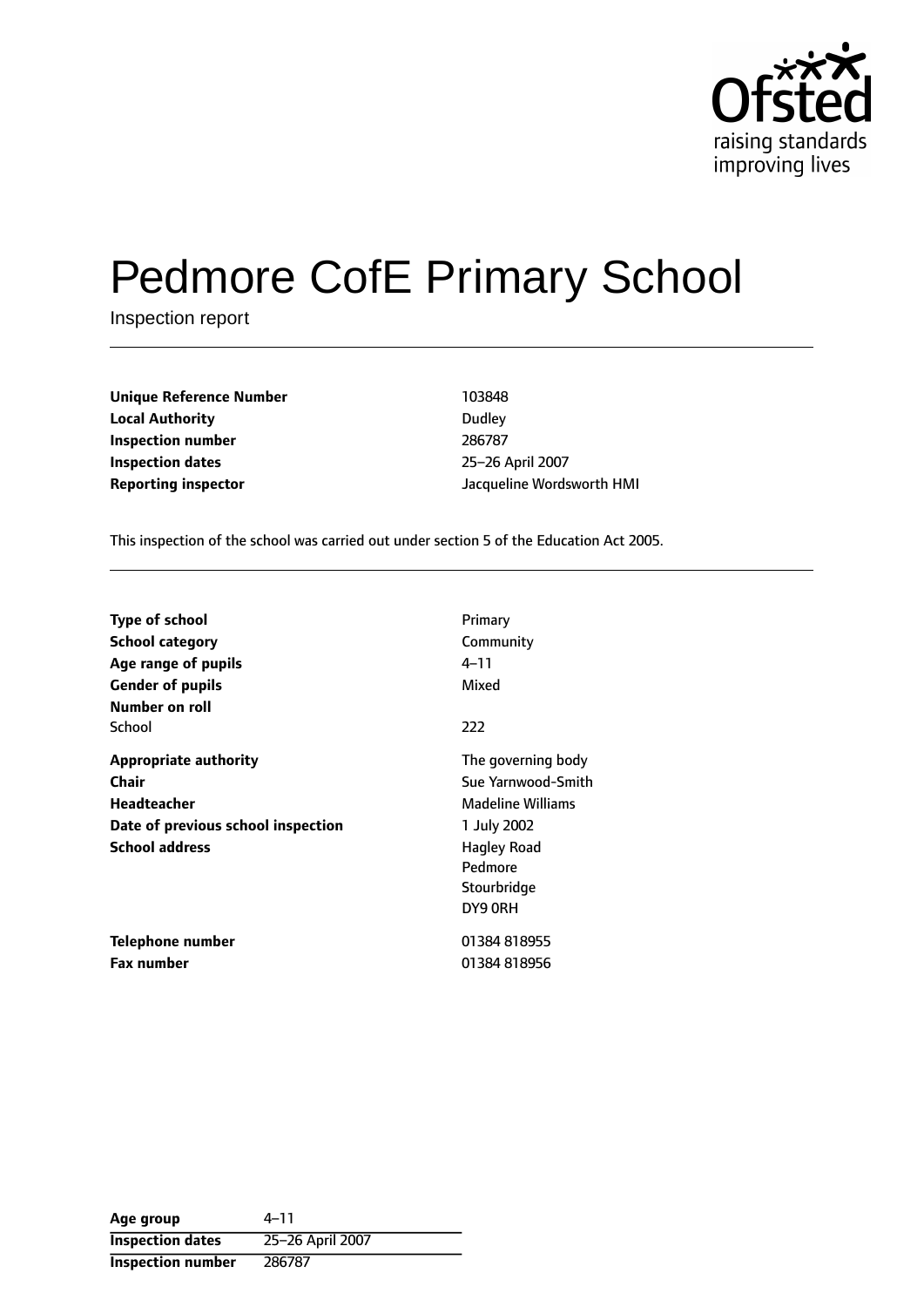.

© Crown copyright 2007

#### Website: www.ofsted.gov.uk

This document may be reproduced in whole or in part for non-commercial educational purposes, provided that the information quoted is reproduced without adaptation and the source and date of publication are stated.

Further copies of this report are obtainable from the school. Under the Education Act 2005, the school must provide a copy of this report free of charge to certain categories of people. A charge not exceeding the full cost of reproduction may be made for any other copies supplied.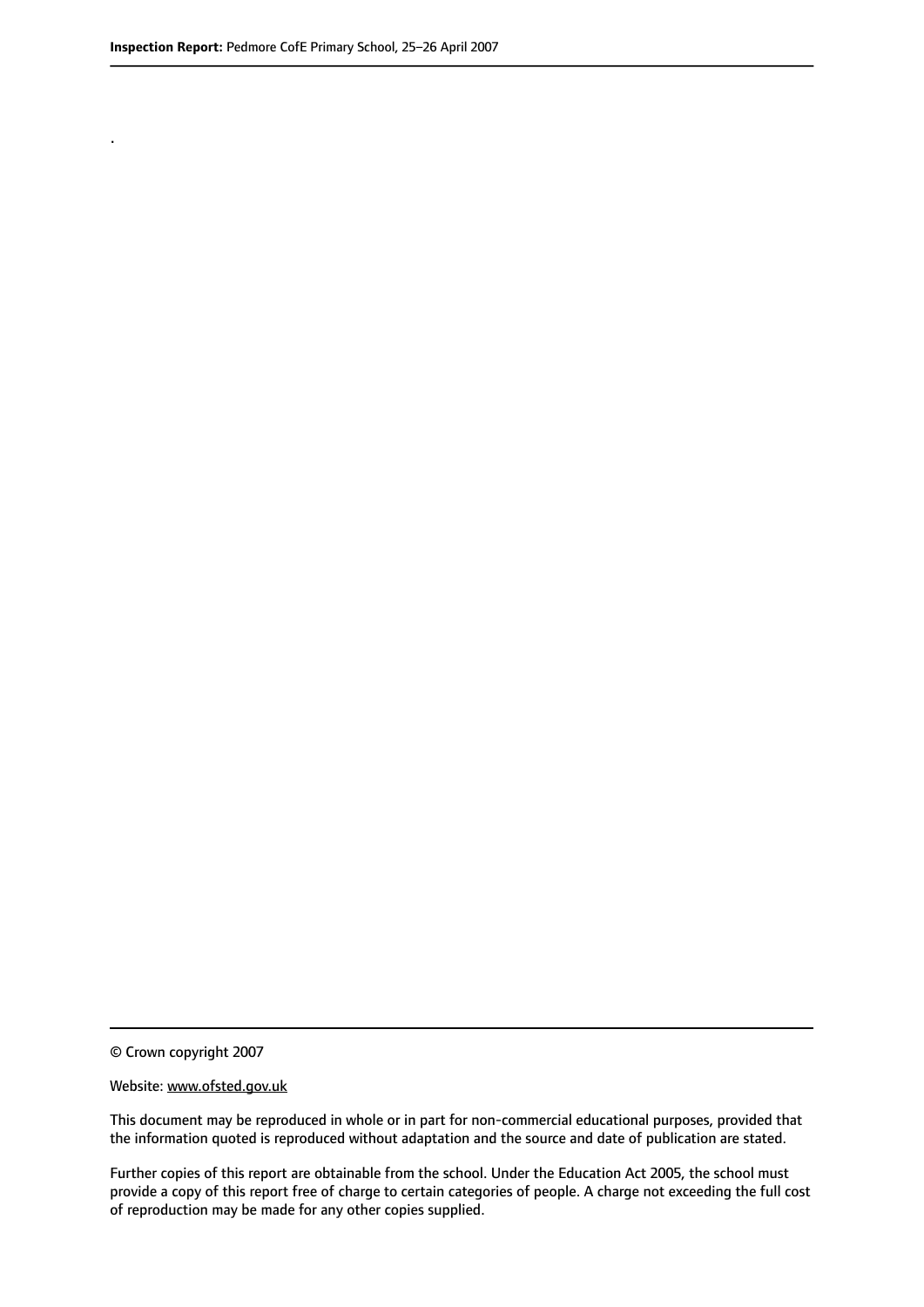### **Introduction**

The inspection was carried out by one of Her Majesty's Inspectors.

#### **Description of the school**

Pedmore Primary School is situated close to Dudley in the West Midlands. The school serves a largely advantaged residential area of Stourbridge; most children are from White British backgrounds. A very small percentage of the pupils are eligible for free school meals. Six per cent of pupils are identified as having learning difficulties or disabilities. These figures are well below the national figures. The school holds a number of national awards: Active Mark gold, Investors in People, Health Promoting Schools, Artsmark and ICT Mark.

#### **Key for inspection grades**

| Grade 1 | Outstanding  |
|---------|--------------|
| Grade 2 | Good         |
| Grade 3 | Satisfactory |
| Grade 4 | Inadequate   |
|         |              |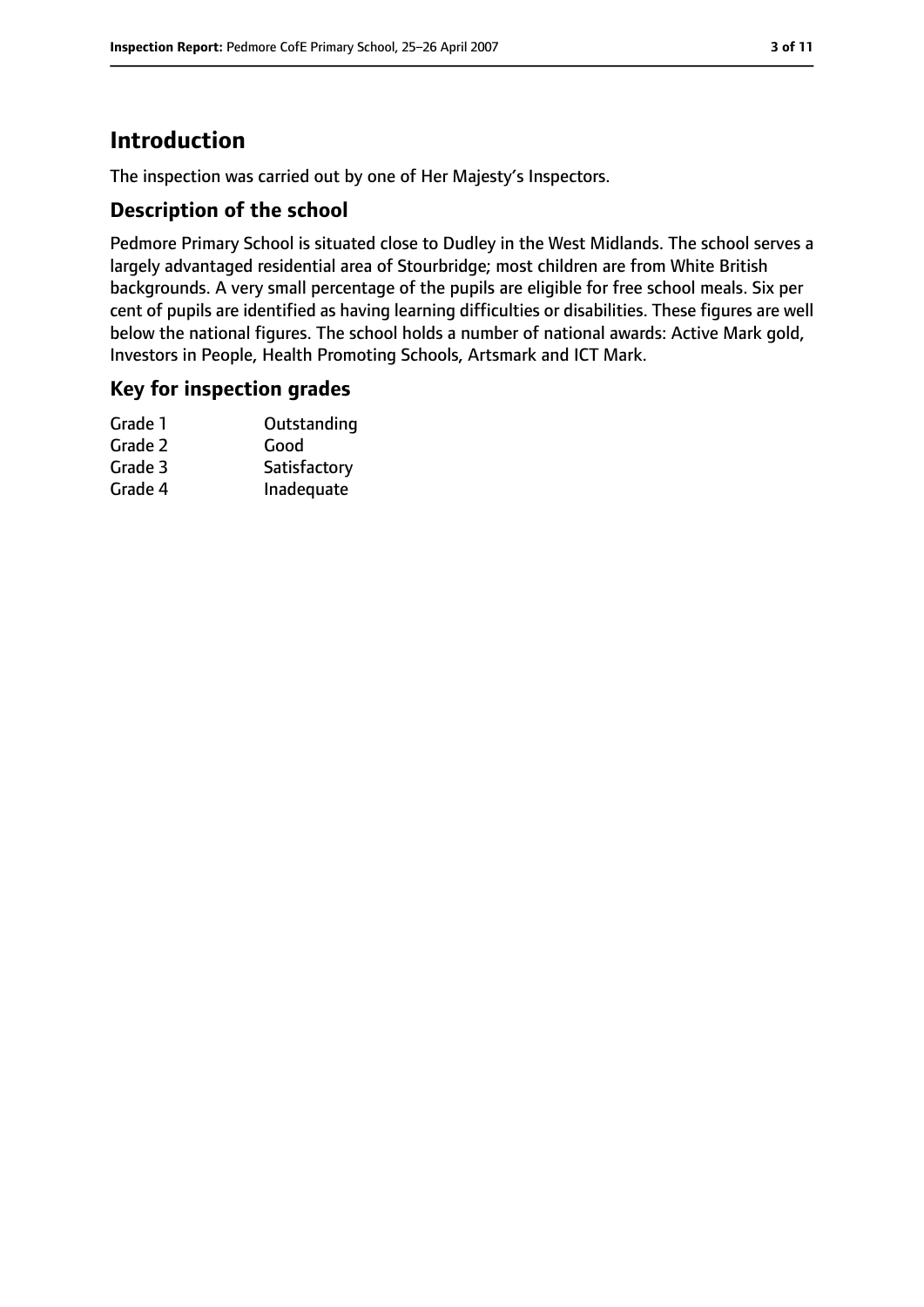### **Overall effectiveness of the school**

#### **Grade: 1**

Pedmore Primary School is a highly effective school where pupils continue to attain and achieve highly because of good and sometimes outstanding teaching that brings learning to life. Pupils are actively involved in their own learning, making choices about which aspects of an exceptionally well designed curriculum they wish to study. This clearly motivates pupils to strive hard for success promoting independent learning from a very early age, and supports the pupils' personal development well, particularly in developing their ability to ask questions and develop thinking skills. Leadership is extremely effective at all levelsresulting in sustained high standards. The headteacher has a clear vision based on the pursuit of excellence within an atmosphere that is conducive to effective learning, to which all staff are committed.

In the Foundation Stage, pupils enter school with above average skills and abilities, especially in their communication skills. They make good and sometimes very good progress with most pupils' reaching levels above those expected for their age. This excellent start continues through into Years 1 and 2, where the pupils build effectively on their earlier attainment in reading, writing and mathematics, reaching well above average results in the national tests for seven year olds. The proportion of pupils consistently attaining the highest level in writing at the end of Key Stage 1 is impressive. Pupils' achievement is further strengthened in Years 3 to 6 where pupils attain highly and make excellent progress, especially in English and mathematics where they make significant gains in their understanding and generally meet challenging targets. Pupils' progress is carefully tracked, enabling the school to address any underachievement swiftly and effectively. The school rightly plans to slim down how the information is recorded in order to make information easier for teachers to use.

The school is a harmonious and inclusive community. Staff have created an ethos where relationships are exemplary, where pupils receive high quality care, guidance and support and share a mutual respect for each other. The school works hard to prepare its pupils to take their place in a culturally diverse society. It ensures that pupils know about their local community and have some sense of the wider world. Pupils appreciate that there are people who have a different faith, religion, or culture to themselves, and that this makes people behave in different ways. As a result, their spiritual, moral and cultural development is excellent.

The vast majority of parents are very appreciative of the efforts that the staff and governors make to keep the school moving forward. Most parents speak very well of the school. Nonetheless the inspection took note of a number of strongly expressed parental concerns, and balanced these against what the pupils thought and what the inspector observed during their visit. The school staff and governors are well aware that there is more to be done in working in partnership with parents, and this forms part of its detailed improvement plan.

### **What the school should do to improve further**

- Increase the proportions of outstanding teaching across the school.
- Refine the school's system used to track pupils progress making it more easily accessible to all staff.
- Further develop the procedures for communicating and working in partnership with parents.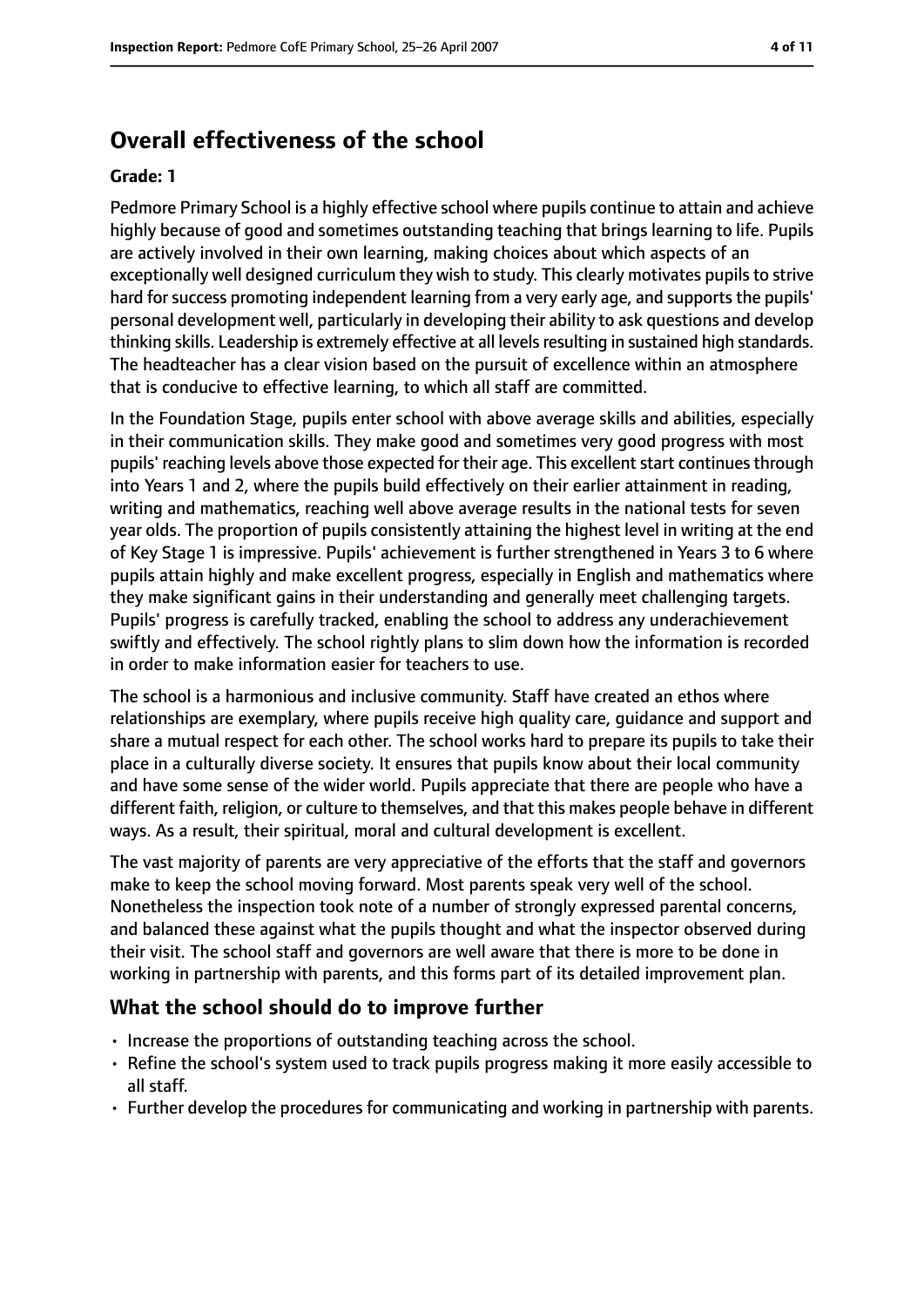### **Achievement and standards**

#### **Grade: 1**

Almost all pupils attain highly and progress at a good or very good rate in relation to their capabilities and their earlier attainment. The pupils in the Foundation Stage enjoy listening to stories, readily using them in their play. Most pupils are able to initiate conversation and respond well to what others say to them.

The pupils currently in Key Stage 1 spell correctly a number of common words and use their understanding of sounds and letter patterns to make logical assumptions about the spelling of unknown words. Pupils remember to use basic punctuation with many pupils using the more complicated forms such as ellipsis and commas.

Standards and achievement of the current pupilsin Year 6 show that most pupils use vocabulary well and structure their ideas effectively in a range of writing styles. They know how sentences are constructed to influence and persuade the reader to read on and are able to use more complex forms of punctuation to good effect. Pupils make at least good and often very good progress, for example in history, religious education and information and communication technology (ICT).

### **Personal development and well-being**

#### **Grade: 1**

Pupils are keen to learn and want to do well. They thoroughly enjoy coming to school as shown by the very high levels of attendance; their behaviour is exemplary, they feel safe and enjoy their lessons. They have a clear understanding of right and wrong. A strong ethos of caring for others underpins pupils' work. All pupils encourage and support one another, embracing opportunities to help others, for example, through the 'play leaders' scheme. Consequently, the pupils have highly developed personal qualities owing to the plentiful opportunitiesto take responsibility that foster their self-confidence effectively. Even the youngest pupils offer and discuss opinions confidently and work well independently. Pupils feel that their views matter and are taken seriously, as one pupil commented, 'Our ideas and opinions are important and the school listens to our suggestions. Being part of the school council helps us become more responsible.' There is great emphasis on learning basic skills, working together and sharing ideas which is preparing pupils exceptionally well in terms of their future economic well-being. The pupils have a good understanding of how to lead a healthy life. One young boy from Year 2 commented 'that vitamins in food make your blood strong' when attempting to explain how your body fights infection.

### **Quality of provision**

### **Teaching and learning**

#### **Grade: 2**

The majority of the teaching is good with some that is exemplary. It fires the pupils' imagination, capturing the pupils' interest by engaging them in practical, enjoyable tasks, which enable them to make excellent gains in their understanding. Lessons are taught confidently because they are exceptionally well planned, catering for all levels of ability. The teaching of ICT is particularly effective; here teachers are very clear about what they want pupils to learn, with pupils actively engaged in assessing their own work. Consequently, pupils make excellent progress in this subject. Teaching in subjects other than English, mathematics and science is also very effective.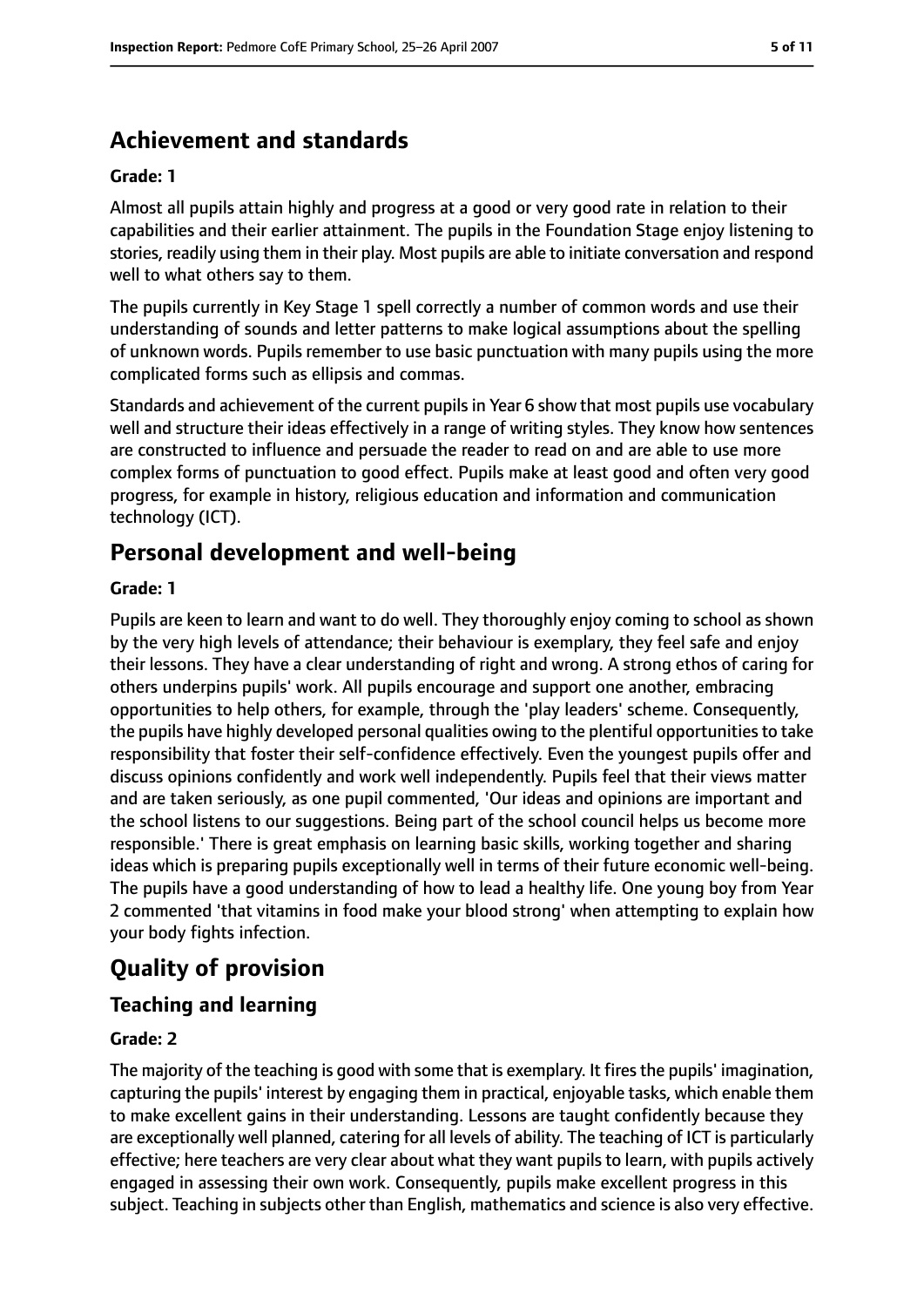Pupils use the skills learned in these subjects to devise key lines of enquiry in history and geography and this effectively promotes independent learners. In religious education pupils have the opportunity to debate some very challenging topics; as result this deepens their thinking, enabling to answer questions such as what it means to be religious.

Occasionally teaching and learning are satisfactory rather than good when activities do not match the pupils' needs precisely or when teachers spend a little too much time talking. Consequently there are too few opportunities for pupils to learn actively through paired talking, games or practical tasks.

#### **Curriculum and other activities**

#### **Grade: 1**

The curriculum is particularly rich and provides pupils with many opportunities to exercise choice in what and how they learn within a very carefully structured programme. As a result, pupils appreciate that acquired skills can be transferred across many subjects and situations. The curriculum is enriched through a wide range of visits and visitors that give pupils first-hand experience and consolidate learning. The well established links with five European countries through the British Council further enhance the curriculum in supporting the teaching of geography and modern foreign languages. In particular, these links develop speaking and listening skills, giving a real purpose to studying another language. ICT is used exceptionally well to support learning across all of the subjects including physical education. Pupils make use of video evidence to improve their skills and performance especially in gymnastics and dance. Video conferencing facilities enable pupils to communicate with a wider audience. Pupils routinely make use of palm and laptops, interactive whiteboards and are most proficient in using presentational software to good effect.

#### **Care, guidance and support**

#### **Grade: 1**

The quality of care, guidance and support is excellent. Pupils have very strong and trusting relationships with adults that support learning and personal development very well. The pupils appreciate being secure and learning in a place free from bullying. They are clear and confident about whom they can turn to for help. Academic guidance is good. Pupils have a clear understanding of the next steps in their learning because of the learning ladders evident in all classrooms. Pupils who have additional needs and those with learning difficulties are well supported enabling them to make good progress from their starting points. Procedures for child protection are robust and the school takes health and safety issues seriously.

### **Leadership and management**

#### **Grade: 1**

The leadership team are highly capable individuals who work well together. The headteacher is keen to develop the leadership potential of all the staff and gives them appropriate responsibilities to which they respond very well. All subject leaders know the part they play in raising standards and understand the strengths and areas for development in their subject.

The leadership team provide excellent role models for staff to follow. They are highly effective in providing excellent professional development for all staff, which enables them to keep abreast of developments in the curriculum and in utilising new approaches to teaching and learning.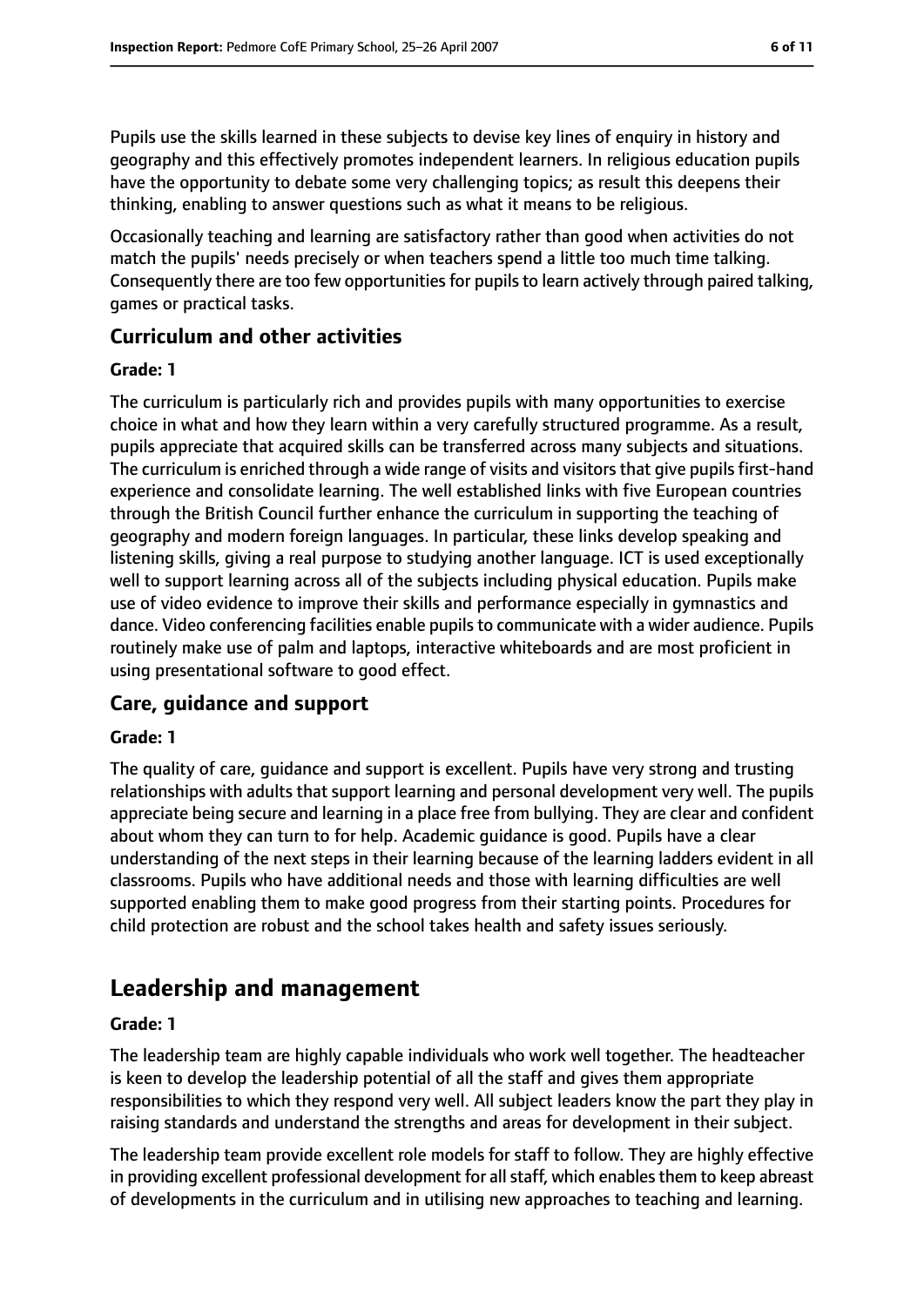As a result, staff are well motivated and keen to improve the school and have good capacity to do so.

There is a strong focus on achievement, with high aspirations for the success of all the pupils. This has had a positive impact on raising standards, especially in writing, where results are even higher since developmental work began last year.

The school's evaluation of its strengths and weaknesses and subsequent action plans show that it knows what it has to do and how to move forward. There are excellent plans in place to raise standards further. The governors fulfil their responsibilities effectively and provide good levels of support tempered with a well defined degree of challenge. They are fully involved in decision-making and have a high level of understanding of the school's strengths and are resolute in their desire to spread excellence even further.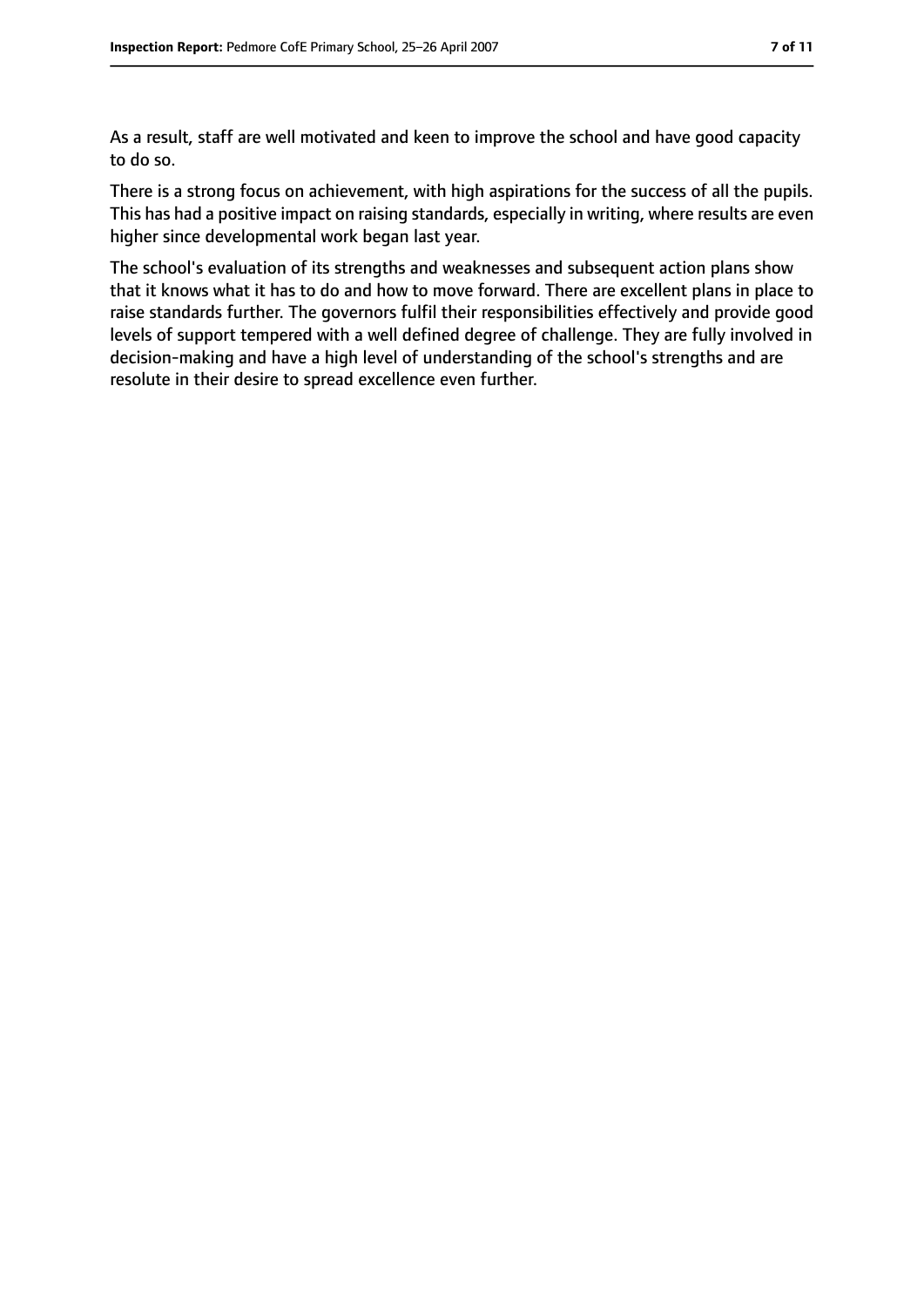**Any complaints about the inspection or the report should be made following the procedures set out in the guidance 'Complaints about school inspection', which is available from Ofsted's website: www.ofsted.gov.uk.**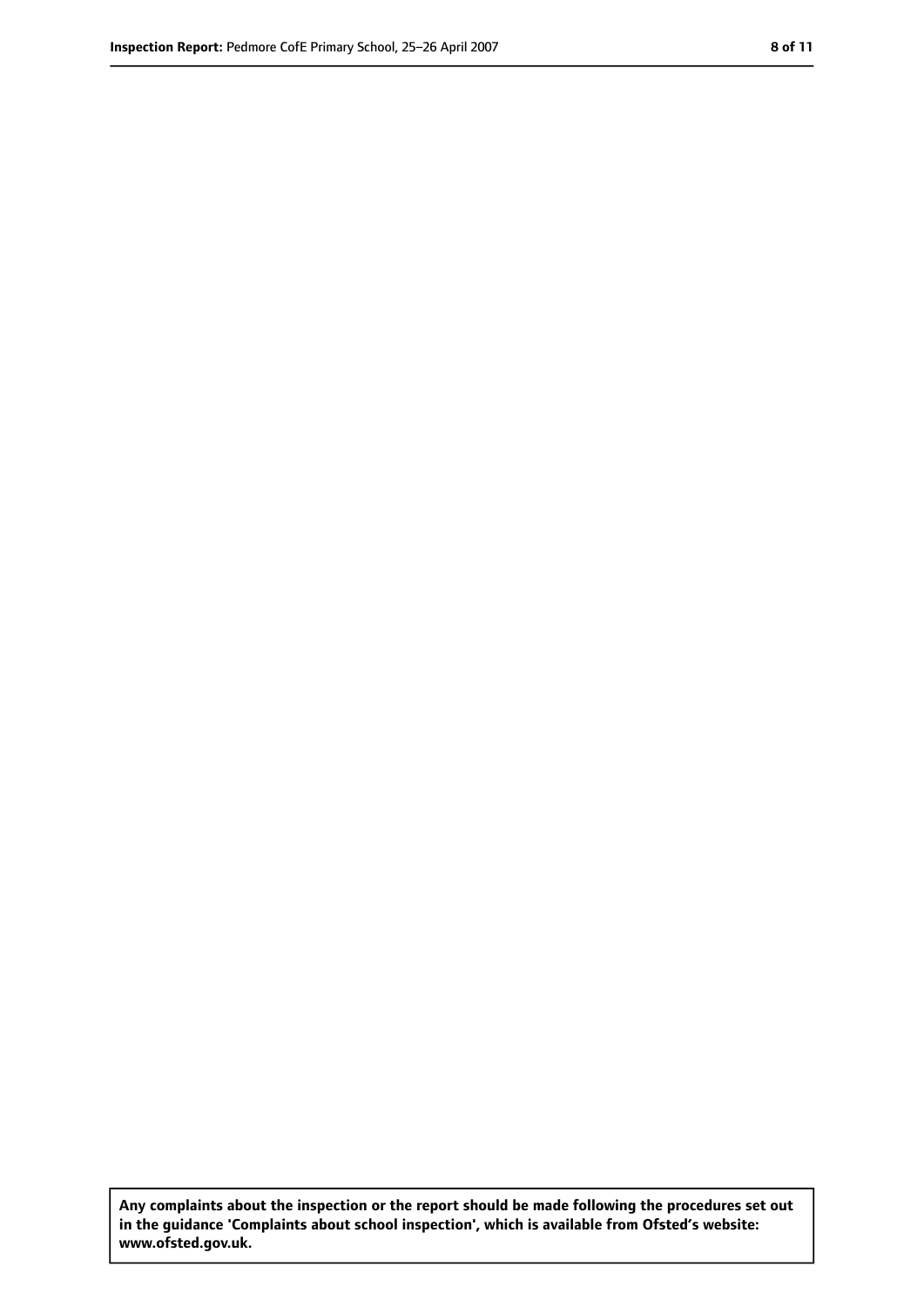#### **Annex A**

### **Inspection judgements**

| Key to judgements: grade 1 is outstanding, grade 2 good, grade 3 satisfactory, and grade 4 | <b>School</b>  |
|--------------------------------------------------------------------------------------------|----------------|
| inadequate                                                                                 | <b>Overall</b> |

### **Overall effectiveness**

| How effective, efficient and inclusive is the provision of education, integrated<br>care and any extended services in meeting the needs of learners? |     |
|------------------------------------------------------------------------------------------------------------------------------------------------------|-----|
| How well does the school work in partnership with others to promote learners'<br>well-being?                                                         |     |
| The quality and standards in the Foundation Stage                                                                                                    |     |
| The effectiveness of the school's self-evaluation                                                                                                    |     |
| The capacity to make any necessary improvements                                                                                                      |     |
| Effective steps have been taken to promote improvement since the last<br>inspection                                                                  | Yes |

#### **Achievement and standards**

| How well do learners achieve?                                                                               |  |
|-------------------------------------------------------------------------------------------------------------|--|
| The standards <sup>1</sup> reached by learners                                                              |  |
| How well learners make progress, taking account of any significant variations between<br>groups of learners |  |
| How well learners with learning difficulties and disabilities make progress                                 |  |

#### **Personal development and well-being**

| How good is the overall personal development and well-being of the<br>learners?                                  |  |
|------------------------------------------------------------------------------------------------------------------|--|
| The extent of learners' spiritual, moral, social and cultural development                                        |  |
| The behaviour of learners                                                                                        |  |
| The attendance of learners                                                                                       |  |
| How well learners enjoy their education                                                                          |  |
| The extent to which learners adopt safe practices                                                                |  |
| The extent to which learners adopt healthy lifestyles                                                            |  |
| The extent to which learners make a positive contribution to the community                                       |  |
| How well learners develop workplace and other skills that will contribute to<br>their future economic well-being |  |

### **The quality of provision**

| How effective are teaching and learning in meeting the full range of the<br>learners' needs?          |  |
|-------------------------------------------------------------------------------------------------------|--|
| How well do the curriculum and other activities meet the range of needs<br>and interests of learners? |  |
| How well are learners cared for, quided and supported?                                                |  |

 $^1$  Grade 1 - Exceptionally and consistently high; Grade 2 - Generally above average with none significantly below average; Grade 3 - Broadly average to below average; Grade 4 - Exceptionally low.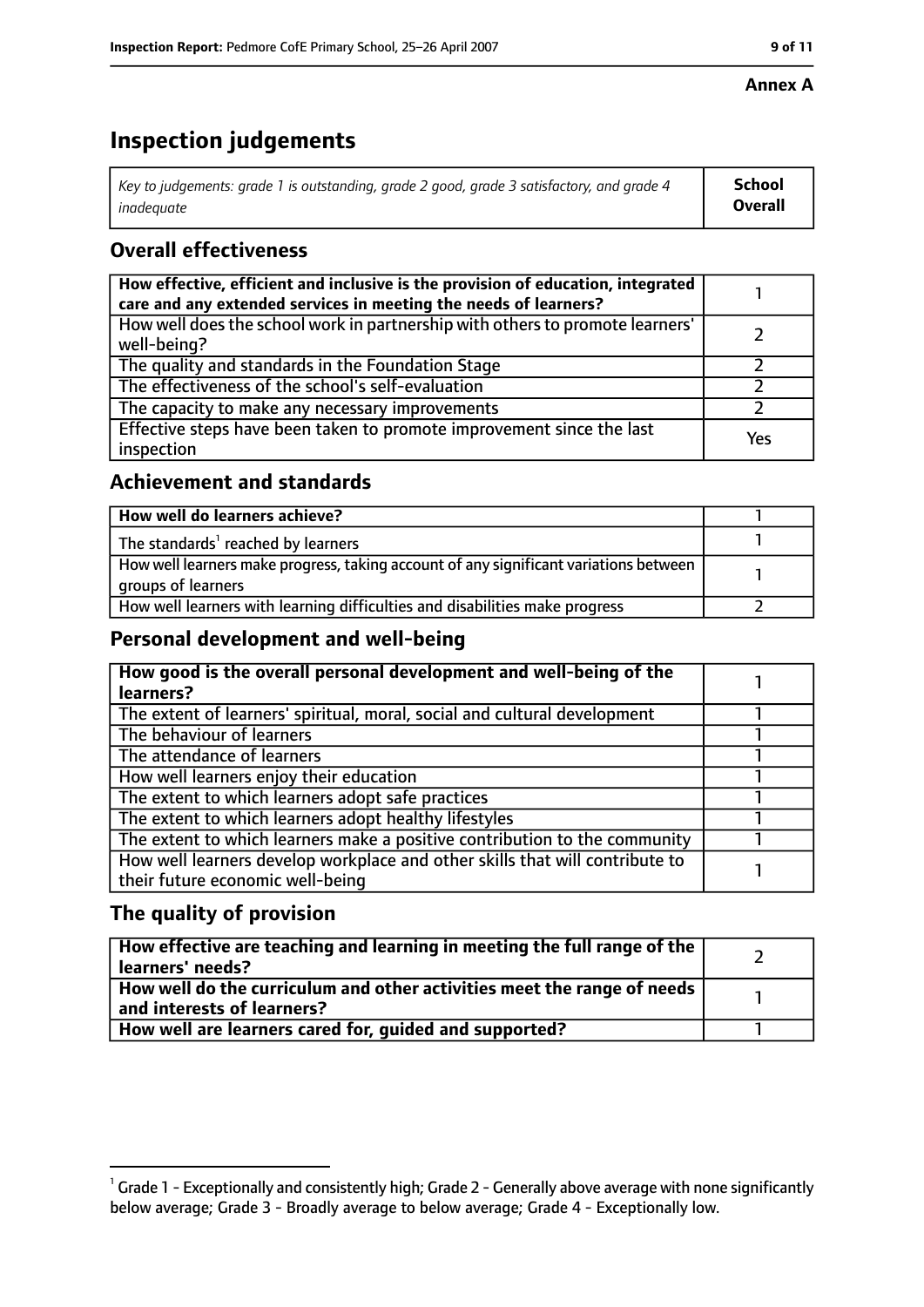#### **Annex A**

## **Leadership and management**

| How effective are leadership and management in raising achievement<br>and supporting all learners?                                              |     |
|-------------------------------------------------------------------------------------------------------------------------------------------------|-----|
| How effectively leaders and managers at all levels set clear direction leading<br>to improvement and promote high quality of care and education |     |
| How effectively performance is monitored, evaluated and improved to meet<br>challenging targets                                                 |     |
| How well equality of opportunity is promoted and discrimination tackled so<br>that all learners achieve as well as they can                     |     |
| How effectively and efficiently resources, including staff, are deployed to<br>achieve value for money                                          |     |
| The extent to which governors and other supervisory boards discharge their<br>responsibilities                                                  |     |
| Do procedures for safeguarding learners meet current government<br>requirements?                                                                | Yes |
| Does this school require special measures?                                                                                                      | No  |
| Does this school require a notice to improve?                                                                                                   | No  |